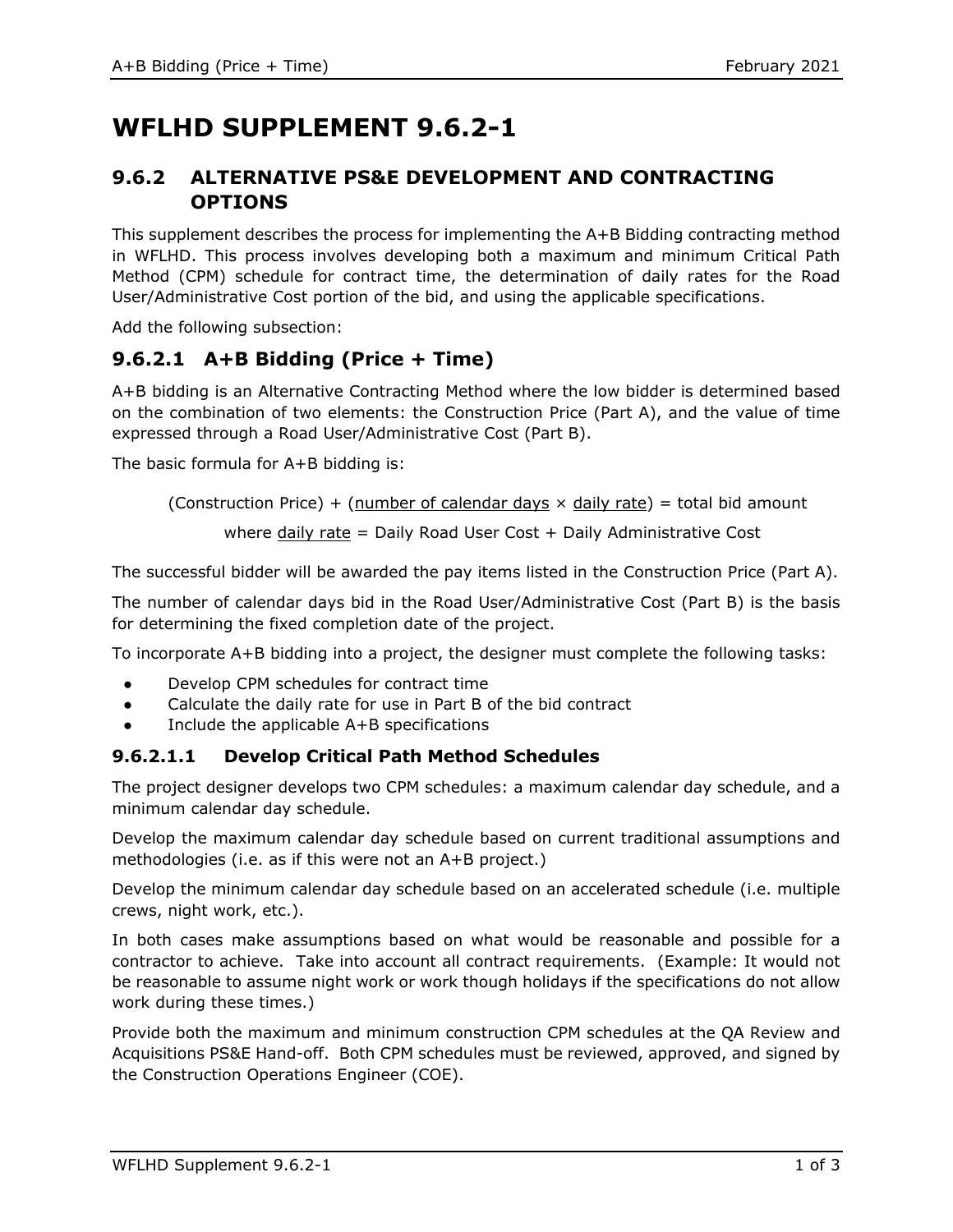Store documentation showing assumptions for producing both CPM schedules with the [project](https://highways.dot.gov/federal-lands/design/tools-wfl-structure/hwydesign-folder)  [files.](https://highways.dot.gov/federal-lands/design/tools-wfl-structure/hwydesign-folder)

### **9.6.2.1.2 Calculating the Daily Rate**

The daily rate is comprised of the sum of following elements:

- Administrative Cost daily rate
- Road User Cost (RUC) daily rate

Combine both costs and round to the nearest hundred dollar amount to create the final daily rate. This daily rate is used to determine the overall lowest bidder. The Administrative Cost portion of the daily rate is used to determine the project's liquidated damage amount.

#### **a. Administrative Cost**

The Administrative Cost daily cost is the cost needed to administer the construction phase of the project. This daily rate consists of the Government's cost for inspection staff, per diem, vehicles, office lease, and other project oversight costs associated with retaining resources on projects for additional time. It also includes additional operating cost for work elements such as temporary traffic control or other items of work that might occur on a project specific basis, i.e. watering for dust control, and labor and equipment costs (these examples are not all inclusive). The administrative costs do not include testing and final review costs.

The COE provides the Administrative Cost daily rate to the PM and the designer. The designer ensures that:

- the daily rate (combined Administrative Cost daily rate and the RUC daily rate) is included in SCR Subsection 102.02
- the liquidated damages amount (Administrative Cost daily rate) is included in SCR Subsection 108.04. Do not use RUC in the liquidated damages calculation.

#### **b. Road User Cost Calculation**

The Road User Cost daily rate is based on the **daily travel delay cost**, the **change in daily vehicle operating cost**, and when applicable, off-site components such as **business and local community impacts**. Businesses along or near the project route are often economically impacted by the project. If this becomes apparent during the public involvement process, FHWA or the client agency may recommend that a **business impact study** be conducted to quantify those losses. The PM and designer will need to coordinate this effort. Where Park concessionaires are involved, the study must define the elements of the concessionaire's contract that affect costs.

The Excel-based [Road User Cost \(RUC\) calculator](https://highways.dot.gov/federal-lands/design/tools-wfl/road-user-cost-calculator) assists the designer in determining road user cost during the construction phase. The RUC calculator generates a road user cost per day, utilizing data obtained from various federal databases and designer inputs. In general, the federal database information generates data during a non-construction scenario. Design inputs, on the other hand, supplies project specific data that represents what is likely to occur during the a proposed construction work.

Once the design inputs are entered, the RUC calculator automatically generates the road user cost per day (both the **daily travel delay cost** and the **change in daily vehicle operating cost**). The designer enters project specific data in the two highlighted sections of the *RUC Calculator* tab: